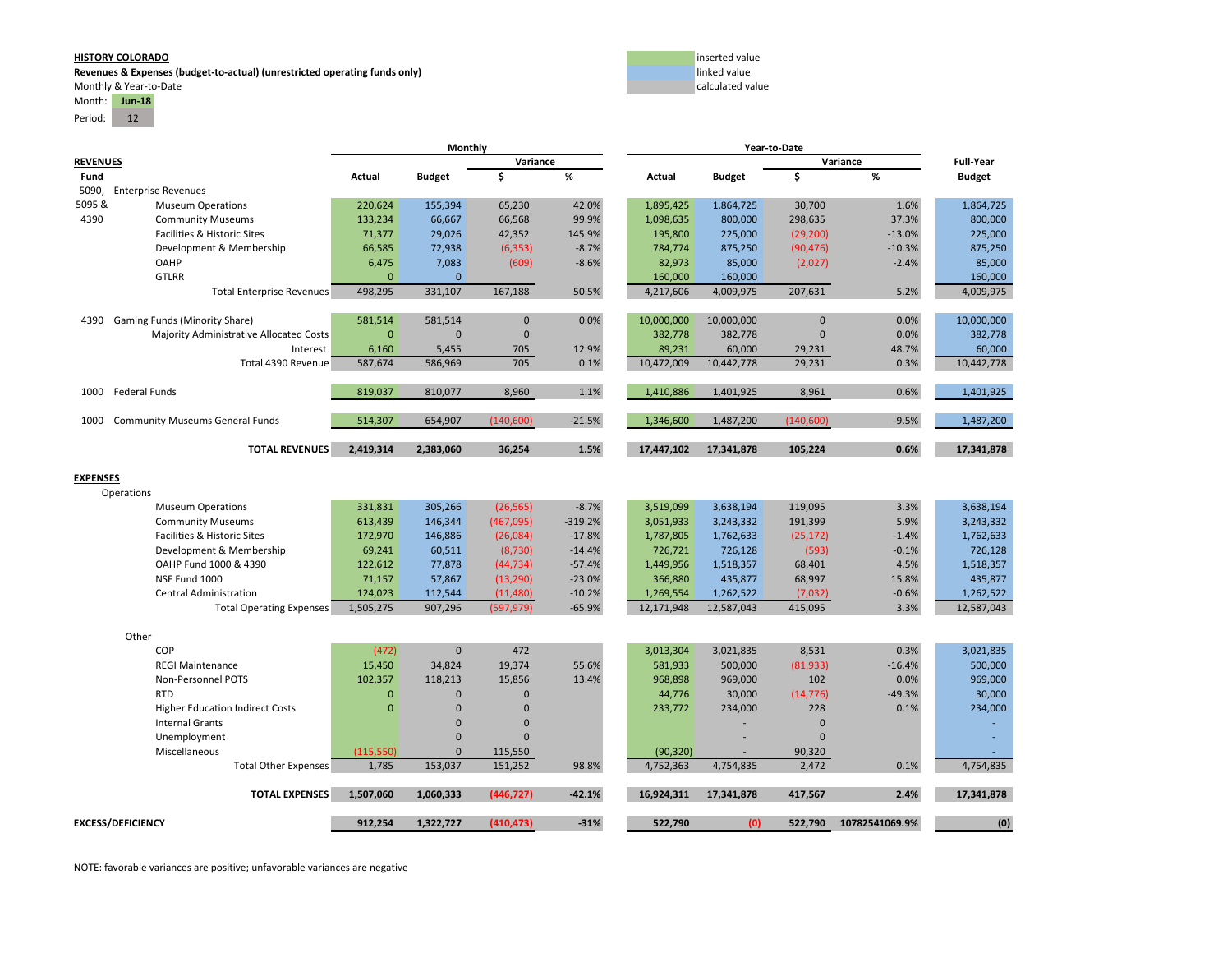**Revenue & Expenses (budget‐to‐actual)**

**Monthly and Year‐to‐Date**

Month: Jun‐18

### Department: **Museum Operations**

|                                       | Monthly |               |           |               |  |           |               |           |          |                  |
|---------------------------------------|---------|---------------|-----------|---------------|--|-----------|---------------|-----------|----------|------------------|
|                                       |         |               | Variance  |               |  |           |               | Variance  |          | <b>Full-Year</b> |
| <b>REVENUES</b>                       | Actual  | <b>Budget</b> |           | $\frac{9}{6}$ |  | Actual    | <b>Budget</b> |           | <u>%</u> | <b>Budget</b>    |
| Fees & Admissions - HCC               | 78,309  | 51,321        | 26,988    | 52.6%         |  | 516,501   | 615,850       | (99, 349) | $-16.1%$ | 615,850          |
| <b>Education Fees</b>                 | 51,904  | 39,740        | 12,164    | 30.6%         |  | 548,176   | 476,875       | 71,301    | 15.0%    | 476,875          |
| <b>Facility Rentals - HCC</b>         | 38,181  | 30,000        | 8,181     | 27.3%         |  | 380,418   | 360,000       | 20,418    | 5.7%     | 360,000          |
| Catering & Liquor Comm'ns             | 42,451  | 26,750        | 15,701    | 58.7%         |  | 359,300   | 321,000       | 38,300    | 11.9%    | 321,000          |
| <b>Collections and Library</b>        | 6,758   | 4,583         | 2,174     | 47.4%         |  | 58,347    | 55,000        | 3,347     | 6.1%     | 55,000           |
| Restaurant/Retail Commissions - HCC   | 2,455   | 2,000         | 455       | 22.7%         |  | 26,274    | 24,000        | 2,274     | 9.5%     | 24,000           |
| <b>Publications Income</b>            | 567     | 1,000         | (433)     | $-43.3%$      |  | 6,409     | 12,000        | (5, 591)  | $-46.6%$ | 12,000           |
| <b>TOTAL REVENUES</b>                 | 220,624 | 155,394       | 65,229    | 42.0%         |  | 1,895,425 | 1,864,725     | 30,700    | 1.6%     | 1,864,725        |
| <b>EXPENSES</b>                       |         |               |           |               |  |           |               |           |          |                  |
| Education                             | 91,977  | 72,413        | (19, 564) | $-27.0%$      |  | 912,086   | 868,953       | (43, 133) | $-5.0%$  | 868,953          |
| <b>Collections &amp; Library</b>      | 75,853  | 82,410        | 6,558     | 8.0%          |  | 948,369   | 988,925       | 40,556    | 4.1%     | 988,925          |
| <b>Communications &amp; Marketing</b> | 108,662 | 95,534        | (13, 128) | $-13.7%$      |  | 1,068,572 | 1,132,408     | 63,836    | 5.6%     | 1,132,408        |
| Exhibits & Interpretation             | 55,340  | 54,909        | (431)     | $-0.8%$       |  | 590,072   | 647,908       | 57,836    | 8.9%     | 647,908          |
| <b>TOTAL EXPENSES</b>                 | 331,831 | 305,266       | (26, 565) | $-8.7%$       |  | 3,519,099 | 3,638,194     | 119,095   | 3.3%     | 3,638,194        |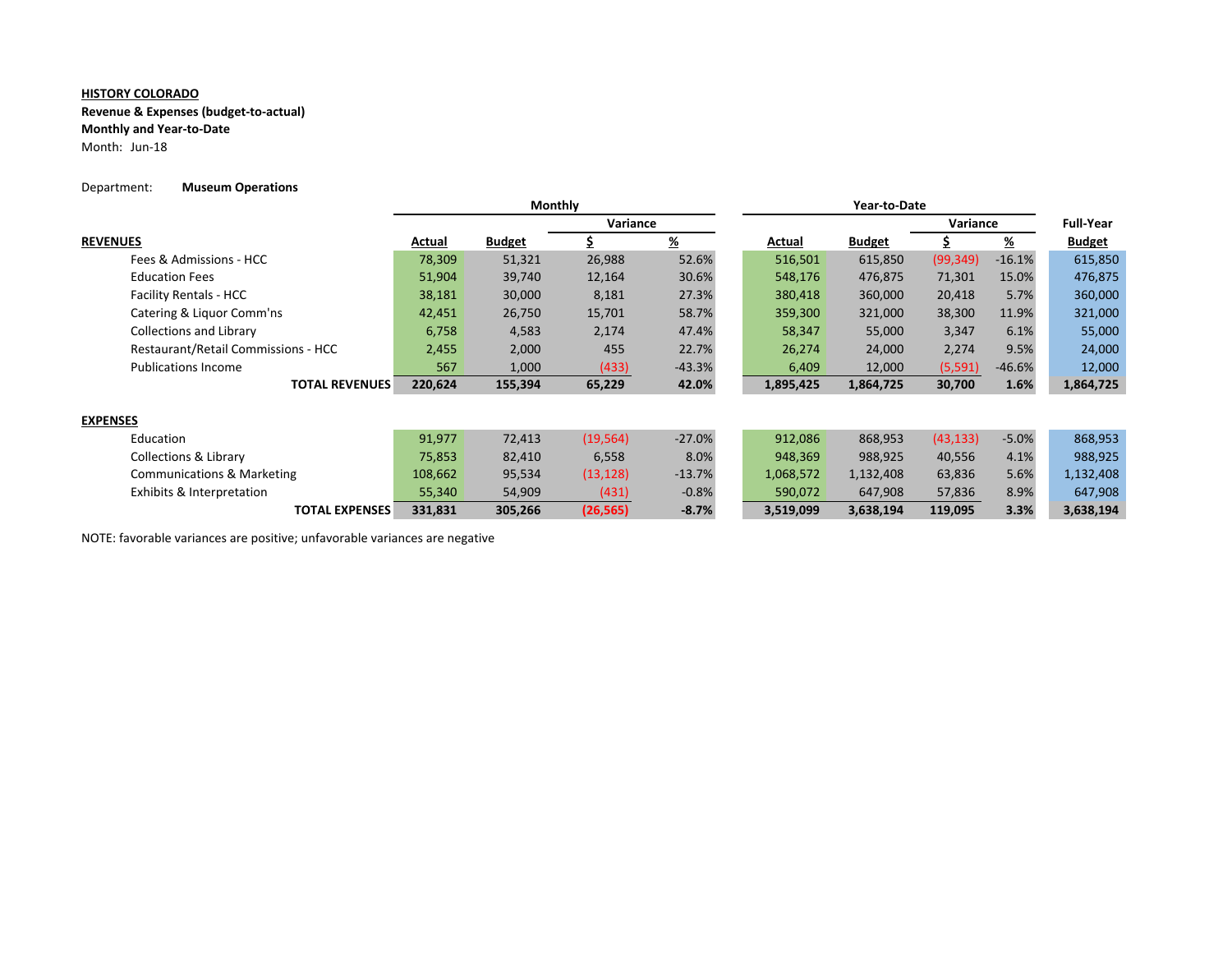## **Revenue & Expenses (budget‐to‐actual)**

**Monthly and Year‐to‐Date**

Month: Jun‐18

## Department: **Community Museums**

|                                             | Monthly   |               |            |                |           |               |            |               |                  |
|---------------------------------------------|-----------|---------------|------------|----------------|-----------|---------------|------------|---------------|------------------|
|                                             |           |               | Variance   |                |           |               | Variance   |               | <b>Full-Year</b> |
| <b>REVENUES</b>                             | Actual    | <b>Budget</b> | \$         | $\frac{96}{2}$ | Actual    | <b>Budget</b> | \$         | $\frac{9}{6}$ | <b>Budget</b>    |
| <b>Facility Rentals - Community Museums</b> | 58,164    | 32,083        | 26,081     | 81.3%          | 557,398   | 385,000       | 172,398    | 44.8%         | 385,000          |
| <b>Store Sales - Community Museums</b>      | 44,596    | 21,250        | 23,346     | 109.9%         | 343,958   | 255,000       | 88,958     | 34.9%         | 255,000          |
| Fees & Admissions - Community Museums       | 29,825    | 13,333        | 16,491     | 123.7%         | 195,173   | 160,000       | 35,173     | 22.0%         | 160,000          |
| Membership & Donations (5095)               | 650       |               | 650        |                | 2,105     |               | 2,105      |               |                  |
| <b>TOTAL REVENUES</b>                       | 133,234   | 66,667        | 66,568     | 99.9%          | 1,098,635 | 800,000       | 298,635    | 37.3%         | 800,000          |
| <b>EXPENSES</b>                             |           |               |            |                |           |               |            |               |                  |
| <b>Community Museums Administration</b>     | 96,158    | 26,381        | (69, 777)  | $-264.5%$      | 364,143   | 316,571       | (47, 572)  | $-15.0%$      | 316,571          |
| <b>Byers Evans House</b>                    | 16,011    | 11,778        | (4, 233)   | $-35.9%$       | 153,386   | 141,334       | (12,052)   | $-8.5%$       | 141,334          |
| El Pueblo                                   | (52, 937) | 18,274        | 71,210     | 389.7%         | 150,862   | 219,285       | 68,424     | 31.2%         | 219,285          |
| Ft. Garland                                 | 16,848    | 20,643        | 3,794      | 18.4%          | 231,924   | 247,710       | 15,787     | 6.4%          | 247,710          |
| Ft. Vasquez                                 | (34, 788) | 10,104        | 44,893     | 444.3%         | 64,794    | 121,253       | 56,459     | 46.6%         | 121,253          |
| Grant Humphreys Mansion & Carriage House    | 2,820     | 15,753        | 12,933     | 82.1%          | 207,598   | 189,037       | (18, 561)  | $-9.8%$       | 189,037          |
| Healy House/Dexter Cabin                    | 13,713    | 8,057         | (5,656)    | $-70.2%$       | 81,371    | 96,686        | 15,315     | 15.8%         | 96,686           |
| <b>Trinidad History Museum</b>              | 11,590    | 15,652        | 4,062      | 25.9%          | 163,226   | 187,820       | 24,594     | 13.1%         | 187,820          |
| Ute Museum                                  | 29,717    | 19,703        | (10, 014)  | $-50.8%$       | 288,028   | 236,435       | (51, 593)  | $-21.8%$      | 236,435          |
| <b>TOTAL CASH FUND EXPENSES</b>             | 99,132    | 146,344       | 47,212     | 32.3%          | 1,705,332 | 1,756,132     | 50,800     | 2.9%          | 1,756,132        |
|                                             |           |               |            |                |           |               |            |               |                  |
| <b>Community Museums Administration</b>     | 342,560   | 654,907       | 312,347    | 47.7%          | 658,002   | 1,487,200     | 829,198    | 55.8%         | 1,487,200        |
| <b>Byers Evans House</b>                    | 2,714     | $\mathbf{0}$  | (2,714)    |                | 46,198    | $\mathbf 0$   | (46, 198)  |               | $\Omega$         |
| El Pueblo                                   | 112,856   | 0             | (112, 856) |                | 323,446   | 0             | (323, 446) |               | $\Omega$         |
| Ft. Garland                                 | 28,085    | $\Omega$      | (28,085)   |                | 102,752   | $\mathbf{0}$  | (102, 752) |               | $\Omega$         |
| Ft. Vasquez                                 | 5,245     | $\mathbf{0}$  | (5, 245)   |                | 27,453    | $\mathbf{0}$  | (27, 453)  |               | $\Omega$         |
| Grant Humphreys Mansion & Carriage House    | 5,938     | $\mathbf{0}$  | (5,938)    |                | 57,663    | 0             | (57, 663)  |               | $\Omega$         |
| <b>Healy House/Dexter Cabin</b>             | 348       | 0             | (348)      |                | 6,748     | 0             | (6, 748)   |               | $\Omega$         |
| <b>Trinidad History Museum</b>              | 13,253    | $\mathbf{0}$  | (13, 253)  |                | 74,533    | $\mathbf{0}$  | (74, 533)  |               | $\Omega$         |
| Ute Museum                                  | 3,309     | $\mathbf{0}$  | (3,309)    |                | 49,804    | $\mathbf{0}$  | (49,804)   |               | $\mathbf{0}$     |
| <b>TOTAL GENERAL FUND EXPENSES</b>          | 514,307   | 654,907       | 140,600    | 21.5%          | 1,346,600 | 1,487,200     | 140,600    | 9.5%          | 1,487,200        |
| <b>TOTAL EXPENSES</b>                       | 613,439   | 801,251       | 187,812    | 23.4%          | 3,051,933 | 3,243,332     | 191,399    | 5.9%          | 3,243,332        |
|                                             |           |               |            |                |           |               |            |               |                  |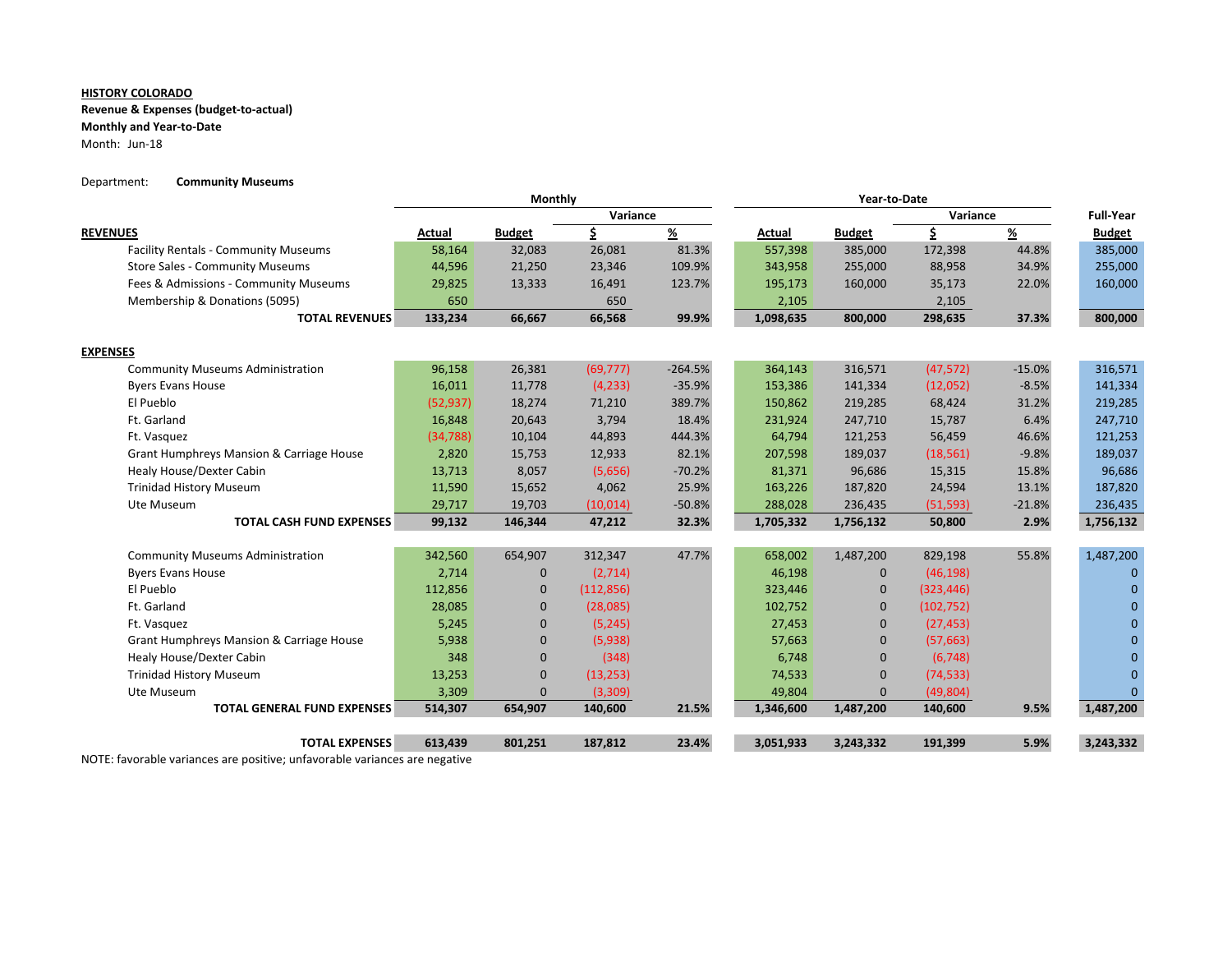# **Revenue & Expenses (budget‐to‐actual)**

## **Monthly and Year‐to‐Date**

Month: Jun‐18

### Department: **Facilities and Historic Sites**

|                                      |                       | Monthly  |               |          |          |           |               |           |                  |               |
|--------------------------------------|-----------------------|----------|---------------|----------|----------|-----------|---------------|-----------|------------------|---------------|
|                                      |                       | Variance |               |          |          | Variance  |               |           | <b>Full-Year</b> |               |
| <b>REVENUES</b>                      |                       | Actual   | <b>Budget</b> |          | <u>%</u> | Actual    | <b>Budget</b> |           | <u>%</u>         | <b>Budget</b> |
| <b>Facilities and Historic Sites</b> |                       | 71.377   | 29,026        | 42,352   | 145.9%   | 195,800   | 225,000       | (29, 200) | $-13.0%$         | 225,000       |
|                                      | <b>TOTAL REVENUES</b> | 71,377   | 29,026        | 42,352   | 145.9%   | 195,800   | 225,000       | (29, 200) | $-13.0%$         | 225,000       |
|                                      |                       |          |               |          |          |           |               |           |                  |               |
| <b>EXPENSES</b>                      |                       |          |               |          |          |           |               |           |                  |               |
| Facilities                           |                       | 172.970  | 146,886       | (26,084) | $-17.8%$ | 1,787,805 | 1,762,633     | (25, 172) | $-1.4%$          | 1,762,633     |
|                                      | <b>TOTAL EXPENSES</b> | 172,970  | 146,886       | (26,084) | $-17.8%$ | 1,787,805 | 1,762,633     | (25, 172) | $-1.4%$          | 1,762,633     |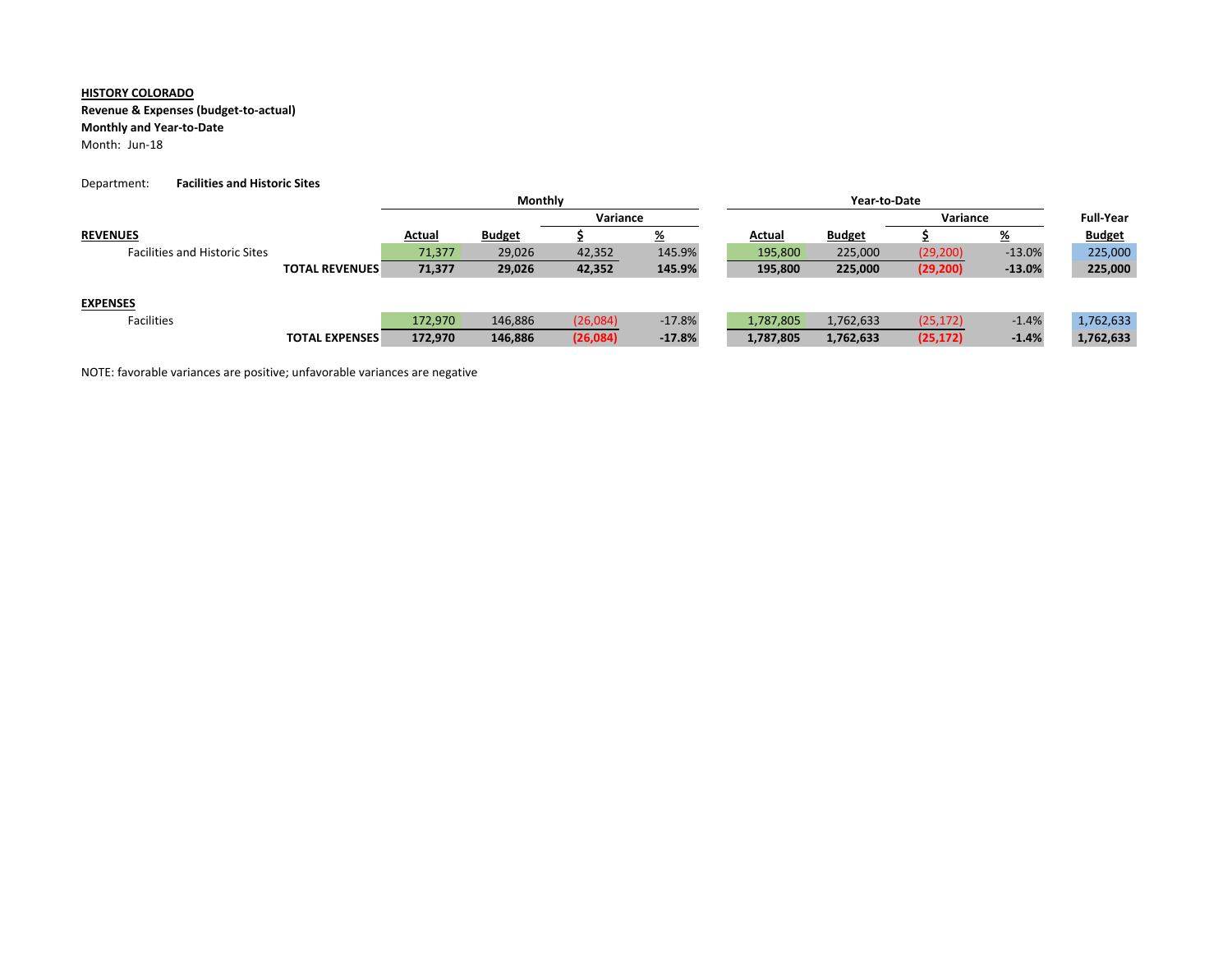### **Revenue & Expenses (budget‐to‐actual)**

#### **Monthly and Year‐to‐Date**

Month: Jun-18

#### Department: **Development and Membership**

|                          |        | Monthly       |          |           |         |               |           |                  |               |
|--------------------------|--------|---------------|----------|-----------|---------|---------------|-----------|------------------|---------------|
|                          |        | Variance      |          |           |         |               | Variance  | <b>Full-Year</b> |               |
| <b>REVENUES</b>          | Actual | <b>Budget</b> |          | <u>%</u>  | Actual  | <b>Budget</b> |           | <u>%</u>         | <b>Budget</b> |
| Membership Dues & Events | 61,710 | 50,000        | 11,710   | 23.4%     | 583,012 | 600,000       | (16,988)  | $-2.8%$          | 600,000       |
| Donations/Development    | 4,875  | 22,938        | (18,062) | $-78.7%$  | 201,762 | 275,250       | (73, 488) | $-26.7%$         | 275,250       |
| <b>TOTAL REVENUES</b>    | 66,585 | 72,938        | (6, 353) | $-8.7%$   | 784,774 | 875,250       | (90, 476) | $-10.3%$         | 875,250       |
|                          |        |               |          |           |         |               |           |                  |               |
| <b>EXPENSES</b>          |        |               |          |           |         |               |           |                  |               |
| Development              | 14,198 | 4,390         | (9,808)  | $-223.4%$ | 94,156  | 93,680        | (476)     | $-0.5%$          | 93,680        |
| Membership               | 55,043 | 56,121        | 1,077    | 1.9%      | 632,566 | 632,448       | (118)     | 0.0%             | 632,448       |
| <b>TOTAL EXPENSES</b>    | 69,241 | 60,511        | (8,730)  | $-14.4%$  | 726,721 | 726,128       | (593)     | $-0.1%$          | 726,128       |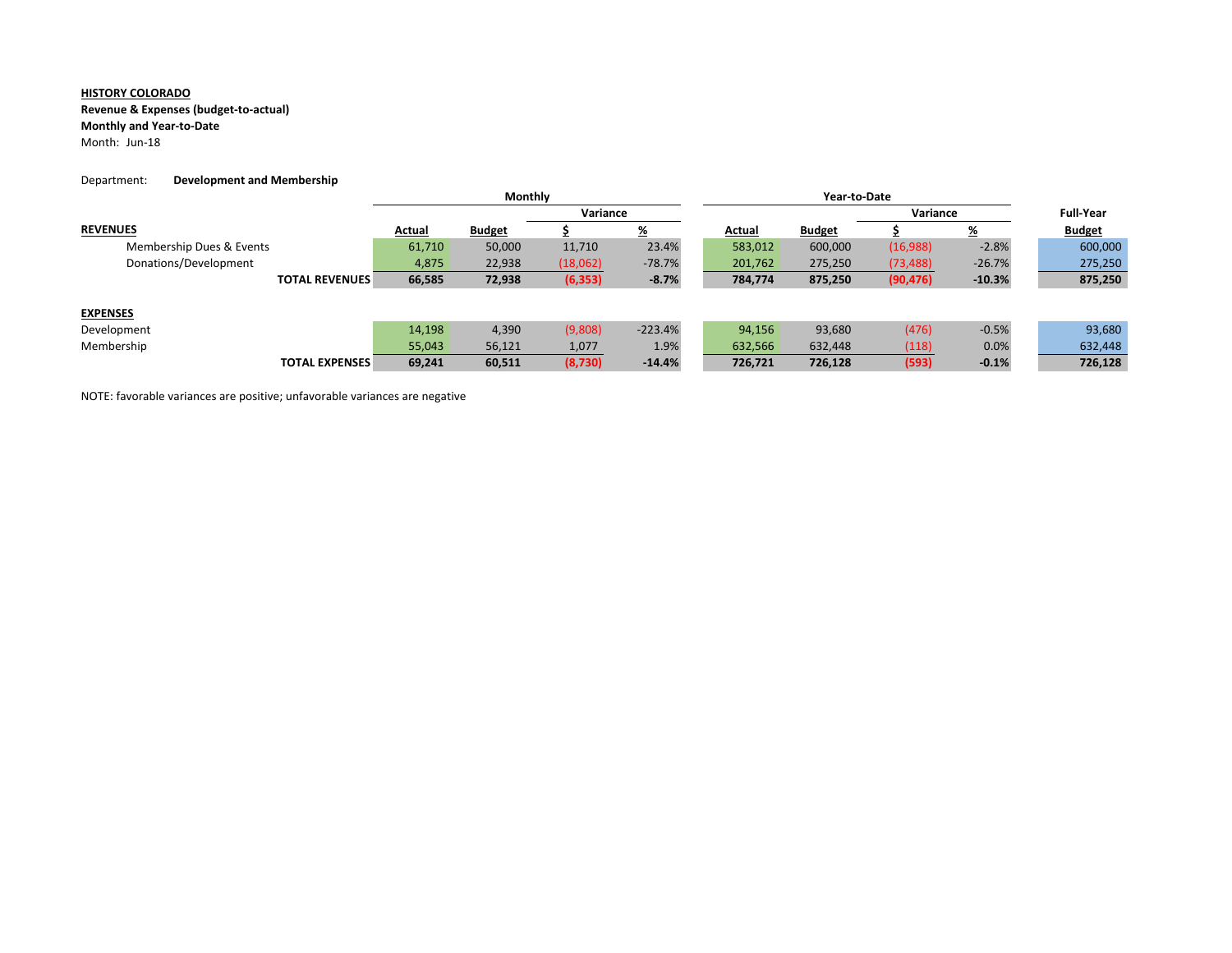**Revenue & Expenses (budget‐to‐actual)**

### **Monthly and Year‐to‐Date**

Month: Jun‐18

## Department: **Office of Archaeology and Historic Preservation (OAHP)**

|                                |                       | <b>Monthly</b> |               |            |           |           |               |              |                  |               |
|--------------------------------|-----------------------|----------------|---------------|------------|-----------|-----------|---------------|--------------|------------------|---------------|
|                                |                       | Variance       |               |            |           |           |               | Variance     | <b>Full-Year</b> |               |
| <b>REVENUES</b>                |                       | Actual         | <b>Budget</b> |            | <u>%</u>  | Actual    | <b>Budget</b> |              | <u>%</u>         | <b>Budget</b> |
| Revenue                        |                       | 6,475          | 7,083         | (609)      | $-8.6%$   | 82,973    | 85,000        | (2,027)      | $-2.4%$          | 85,000        |
|                                | <b>TOTAL REVENUES</b> | 6,475          | 7,083         | (609)      | $-8.6%$   | 82,973    | 85,000        | (2,027)      | $-2.4%$          | 85,000        |
|                                |                       |                |               |            |           |           |               |              |                  |               |
| <b>EXPENSES</b>                |                       |                |               |            |           |           |               |              |                  |               |
| <b>OAHP Federal</b>            |                       | 150,317        | 23,700        | (126, 617) | $-534.2%$ | 620,891   | 620,891       | $\mathbf{0}$ | 0.0%             | 620,891       |
| <b>OAHP Federal CLG Grants</b> |                       | 54,178         | 54,178        | 0          | 0.0%      | 121,710   | 121,710       | $\mathbf 0$  | 0.0%             | 121,710       |
| <b>OAHP Minority</b>           |                       | (81, 882)      | $\mathbf{0}$  | 81,882     |           | 707,355   | 775,756       | 68,401       | 8.8%             | 775,756       |
|                                | <b>TOTAL EXPENSES</b> | 122,612        | 77,878        | (44, 734)  | $-57.4%$  | 1,449,956 | 1,518,357     | 68,401       | 4.5%             | 1,518,357     |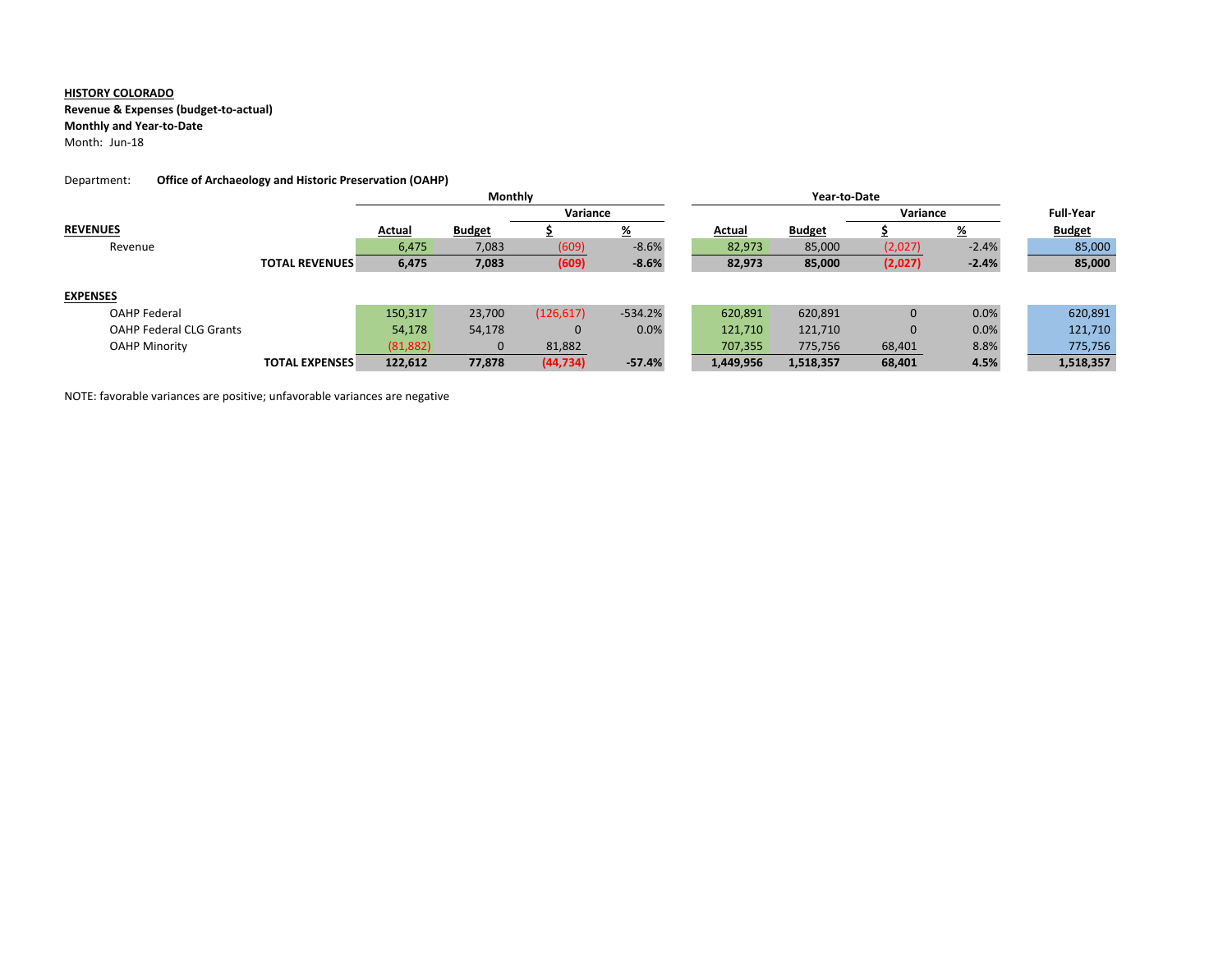### **Revenue & Expenses (budget‐to‐actual)**

### **Monthly and Year‐to‐Date**

Month: Jun‐18

#### Department: **General Administration**

|                 |                       |         | Monthly       |           |          |           | Year-to-Date  |         |           |               |  |
|-----------------|-----------------------|---------|---------------|-----------|----------|-----------|---------------|---------|-----------|---------------|--|
|                 |                       |         |               | Variance  |          |           |               |         | Variance  |               |  |
| <b>REVENUES</b> |                       | Actual  | <b>Budget</b> |           | <u>%</u> | Actual    | <b>Budget</b> |         | <u>⁄¤</u> | <b>Budget</b> |  |
| All Revenue     |                       |         |               |           |          |           |               |         |           |               |  |
|                 | <b>TOTAL REVENUES</b> | u       |               | υ         |          |           |               |         |           | 0             |  |
| <b>EXPENSES</b> |                       |         |               |           |          |           |               |         |           |               |  |
| All Expenses    |                       | 124,023 | 103,544       | (20, 480) | $-19.8%$ | 1,269,554 | 1,262,522     | (7,032) | $-0.6%$   | 1,262,522     |  |
|                 | <b>TOTAL EXPENSES</b> | 124,023 | 103,544       | (20, 480) | $-19.8%$ | 1,269,554 | 1,262,522     | (7,032) | $-0.6%$   | 1,262,522     |  |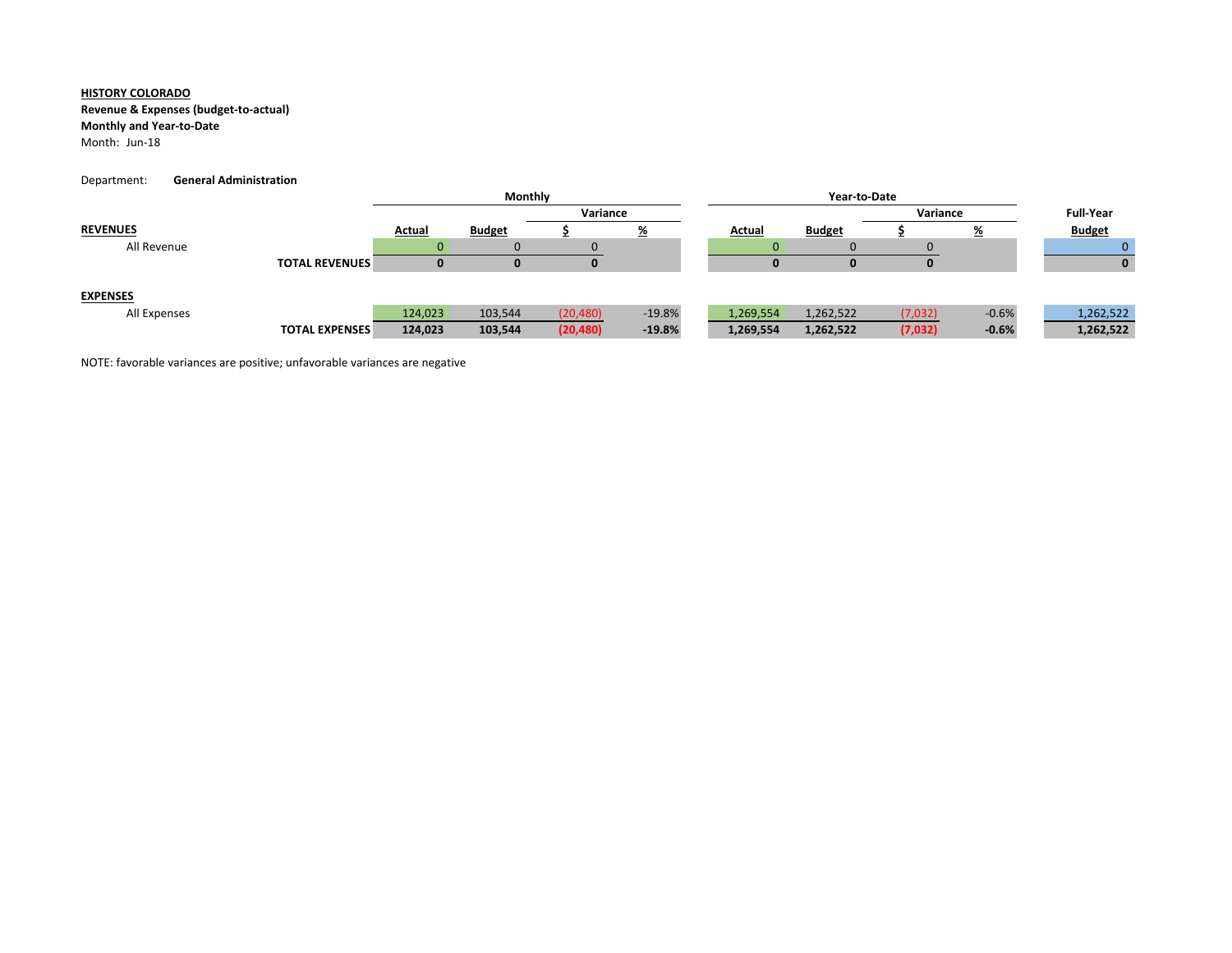### **Revenue and Expenses (budget‐to‐actual)**

## **Monthly and Year‐to‐Date**

Month: Jun‐18

#### Department: **National Science Foundation (NSF)**

|                    |                       | Monthly |               |           |          |  |               |               |          |                  |               |
|--------------------|-----------------------|---------|---------------|-----------|----------|--|---------------|---------------|----------|------------------|---------------|
|                    |                       |         | Variance      |           |          |  |               |               | Variance | <b>Full-Year</b> |               |
| <b>REVENUES</b>    |                       | Actual  | <b>Budget</b> |           | <u>%</u> |  | <b>Actual</b> | <b>Budget</b> |          | <u>%</u>         | <b>Budget</b> |
| NSF Federal        |                       | 71,091  | 57,802        | 13,289    | 23.0%    |  | 449,167       | 435,877       | 13,290   | 3.0%             | 435,877       |
|                    | <b>TOTAL REVENUES</b> | 71,091  | 57,802        | 13,289    | 23.0%    |  | 449,167       | 435,877       | 13,290   | 3.0%             | 435,877       |
|                    |                       |         |               |           |          |  |               |               |          |                  |               |
| <b>EXPENSES</b>    |                       |         |               |           |          |  |               |               |          |                  |               |
| <b>NSF Federal</b> |                       | 71,157  | 57,867        | (13, 290) | $-23.0%$ |  | 366,880       | 435,877       | 68,997   | 15.8%            | 435,877       |
|                    | <b>TOTAL EXPENSES</b> | 71,157  | 57,867        | (13, 290) | $-23.0%$ |  | 366,880       | 435,877       | 68,997   | 15.8%            | 435,877       |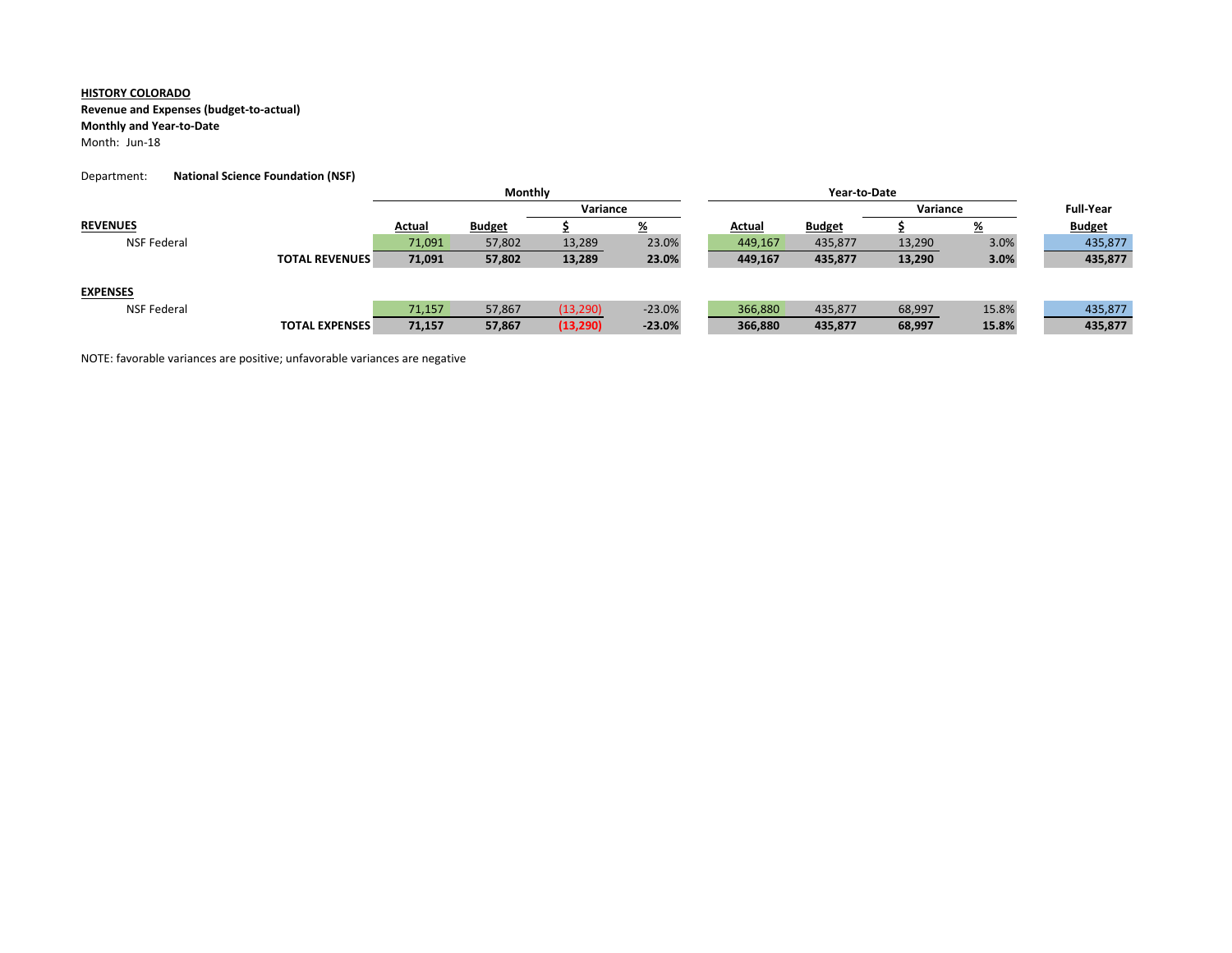# **Revenue & Expenses (budget‐to‐actual)**

# **Monthly and Year‐to‐Date**

Month: Jun‐18

### Department: **State Historical Fund (SHF)**

|                                            |           | Monthly       |            |          |        |            |               |                |                  |               |
|--------------------------------------------|-----------|---------------|------------|----------|--------|------------|---------------|----------------|------------------|---------------|
| <b>REVENUES</b>                            |           | Variance      |            |          |        |            |               | Variance       | <b>Full-Year</b> |               |
| <u>Fund</u>                                | Actual    | <b>Budget</b> |            | <u>%</u> | Actual |            | <b>Budget</b> |                | <u>%</u>         | <b>Budget</b> |
| 2008<br>Gaming Funds (Majority Share 2008) | 1,397,405 | 2,227,088     | (829, 683) | $-37.3%$ |        | 15,100,802 | 26,725,056    | (11,624,254)   | $-43.5%$         | 28,693,052    |
| <b>TOTAL REVENUES</b>                      | 1,397,405 | 2,227,088     | (829, 683) | $-37.3%$ |        | 15,100,802 | 26,725,056    | (11, 624, 254) | $-43.5%$         | 28,693,052    |
|                                            |           |               |            |          |        |            |               |                |                  |               |
|                                            |           |               |            |          |        |            |               |                |                  |               |
| <b>EXPENSES</b>                            |           |               |            |          |        |            |               |                |                  |               |
| State Historical Fund Administration       | 108,100   | 161,736       | 53,637     | 33.2%    |        | 1,600,537  | 1,940,837     | 340,300        | 17.5%            | 1,940,837     |
| <b>Gaming Cities Distribution</b>          | 0         | $\Omega$      | $\Omega$   |          |        | 5,077,093  | 5,077,093     | 0              | 0.0%             | 5,077,093     |
| <b>SHF Grant Program</b>                   | 1,289,305 | 1,806,260     | 516,955    | 28.6%    |        | 8,423,171  | 21,675,122    | 13,251,951     | 61.1%            | 21,675,122    |

**TOTAL EXPENSES 1,397,405 1,967,997 570,592 29.0% 15,100,802 28,693,052 13,592,251 47.4% 28,693,052**

NOTE: Revenue is recognized when spent ‐ Total revenue matches total expense.